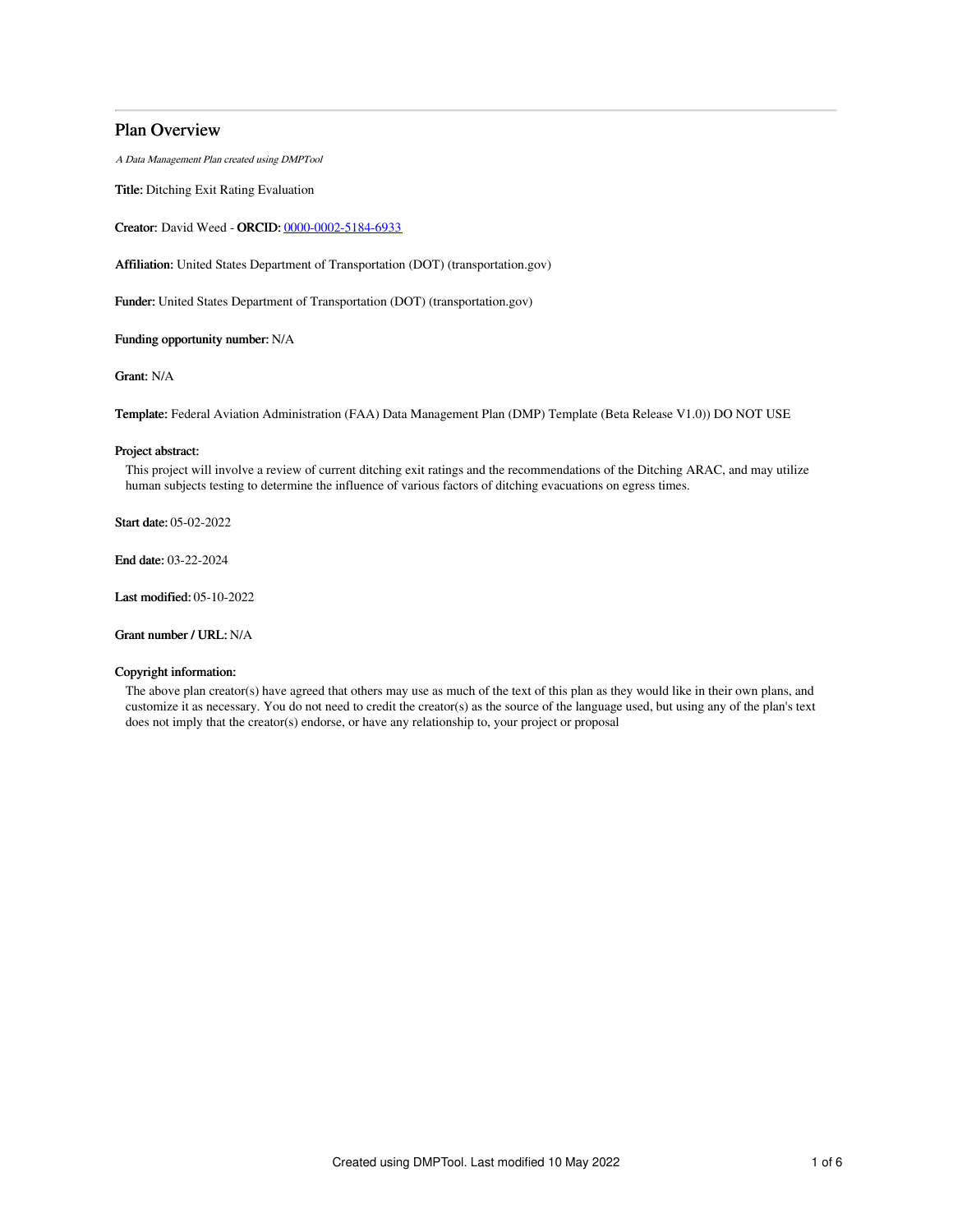# Ditching Exit Rating Evaluation

# Persistent Link

Include the persistent identifier (PID) that is associated with the dataset. Persistent Link: <https://doi.org/10.21949/1524434>

# Recommended Citation

The recommendeded data citation to be used when citing the dataset. Recommended Citation:

# Change Log

Document the changes that are made to the DMP, any and all changes should be noted to ensure a more complete documentation. Change Log: 2022-5-02 - Started DMP

# Table of Contents

### Optional table of contents included here, in order to better organize the DMP. CONTENTS:

0. Dataset and Contact Information

- 1. Data Description
- 2. Standards Employed
- 3. Access Policies
- 4. Re-Use, Redistribution, and Derivative Products Policies
- 5. Archiving and Preservation Plans
- 6. Policies Affecting this Data Management Plan

# 0. Dataset and Contact Information

Please provide the following information:

- Name of the dataset or project for which data is being collected.
- Name of the FAA Line-Of-Business/Office for which the associated dataset is being generated.
- Email for the FAA Line-Of-Business/Office (key field).
- If applicable and as reference, project number, contract number, or other number used to link this DMP.

0. Dataset and Contact Information: TBD

## 1. Data Description

Name the data, data collection project, or data producing program. Provide high level narrative. TBD

Describe the purpose of your research and whether results will be documented in a published document or report. How will it be used? **TBD** 

Describe the data that will be generated in terms of nature and scale (e.g., numerical data, image data, text sequences, video, audio, database, modeling data, source code, etc.). TBD

Describe methods for creating the data (e.g., simulated; observed; experimental; software; physical collections; sensors; satellite; enforcement activities; researcher-generated databases, tables, and/or spreadsheets; instrument generated digital data output such as images and video; etc). TBD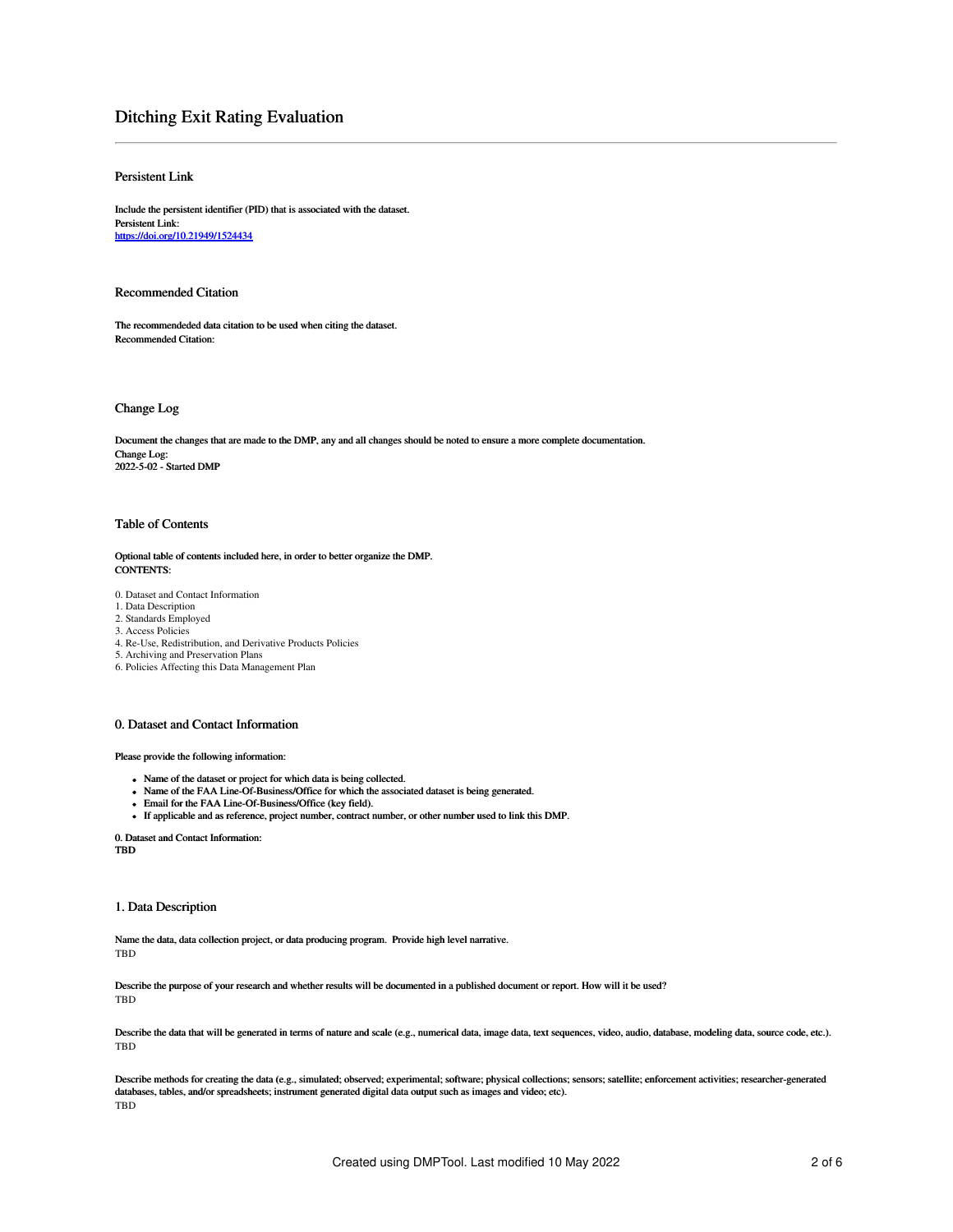Describe the period of time over which the data will be collected and frequency at which it will be updated. **TRD** 

If using existing data, describe the relationship between the data you are collecting and existing data. **TRD** 

Describe potential users of the data and the expected manner in which they may use it. **TRD** 

Discuss the potential value of the data over the long-term not only your institution but also for the public, e.g., might be renewed interest and value in reanalyzing the data with updated and more universally comparable metrics or recently developed analytical methods. TBD

State clearly if data can be shared publicly or not. If you request permission not to make data publicly accessible, explain rationale for lack of public access. Choose what is applicable or delete otherwise (add if necessary, not limited to list):

1. Confidentiality. The data includes content personally identifying information (PII) that could be used to identify research participants and cannot be de-identified sufficiently to guarantee confidentiality of the participants' identities. Examples include:

- Media (e.g. photographs, video, audio) that could be used to identify participants
	- IRB protected data
	- HIPAA protected data
	- SORN requirements (e.g. PRA related data retention schedules) • Data that have not been or cannot be deidentified
	- Data collected under the approval of an Institutional Review Board covered by 49 CFR, Part 11 Protection of Human Subjects, and FAA Order 9500.25B where data cannot be de-identified sufficiently to meet the requirements of the CFR and the FAA Order.

2. Classified. The data for this project are classified to protect national security under……(FAA order, etc) and cannot be released publicly. Examples include:

Data collected from research utilizing air traffic controllers as participants is covered by NATCA, and generally prohibits public release of project data Collaborative projects with military organizations (e.g. Tinker AFB).

3. Bargaining unit agreement. This project was conducted under an agreement with a bargaining unit or union organization and is governed by the requirements of that agreement which prohibits public release of data pertaining to the project. Examples include:

- Identification of experimental subjects.
- Performance of experimental subjects.

4. Operational data. The data for this project include data that are used by the organization to conduct official business and are governed by FAA rules regarding the release of such information. Examples include:

Information related solely to the internal personnel rules and practices of the organization such as employee performance data, sensitive agency infrastructure, employee selection and hiring process data.

5. Proprietary. The data for this project are owned and governed by a private organization pursuant to agreement with the FAA. Examples include:

- data generated in the development of proprietary software or hardware information
- data that would give a company or companies a competitive advantage or disadvantage
- o trade secrets
- commercial or financial information that is confidential or privileged
- Data that are not releasable per MOU.

6. Federal Prohibition. Information that is prohibited from disclosure by federal law (refer to specific law).

#### Indicate the party responsible for managing the data.

Unless otherwise noted, refer to "Section 0: Dataset and Contact Information", the FAA line-of-business (LOB) is identified, which is responsible for generating the data, and is also responsible for managing the data initially, and by default long-term, the FAA's Enterprise Information Management (EIM) will manage and catalog the data. Refer to the FAA Data [Governance](https://dgc.eim.faa.gov/dashboard) Center, this is landing page and access point to EIM uploaded datasets.

#### Describe how you will check for adherence to this data management plan.

Unless otherwise noted, refer to "Section 0: Dataset and Contact Information," the FAA line-of-business (LOB) is identified, which is responsible for generating the data, and is also responsible for managing the internal project management processes to ensure adherence to the published data management plan (DMP). Details of the particular FAA LOB's DMP adherence processes can be provided on-demand. Typical processes require management review and sign-off at project start and close-out.

# 2. Standards Employed

#### List in what format(s) the data will be collected. Indicate if they are open or proprietary.

## 2. Standards Employed:

Unless otherwise noted, this FAA research project has descriptive project data posted in <https://rip.trb.org/> at project launch and while under development and <https://researchhub.bts.gov/> database beyond. These databases have published standards. The project's metadata will be posted in [Catalog.Data.FAA.gov](http://catalog.data.faa.gov). This catalog follows the DCAT-US Schema v1.1 (Project Open Data Metadata Schema) <https://resources.data.gov/schemas/dcat-us/v1.1/> - a set of required fields (Title, Description, Tags, Last Update, Publisher, Contact Name, etc.) for every data set displayed on Catalog.Data.FAA.gov.

If you are using proprietary data formats, discuss your rationale for using those standards and formats.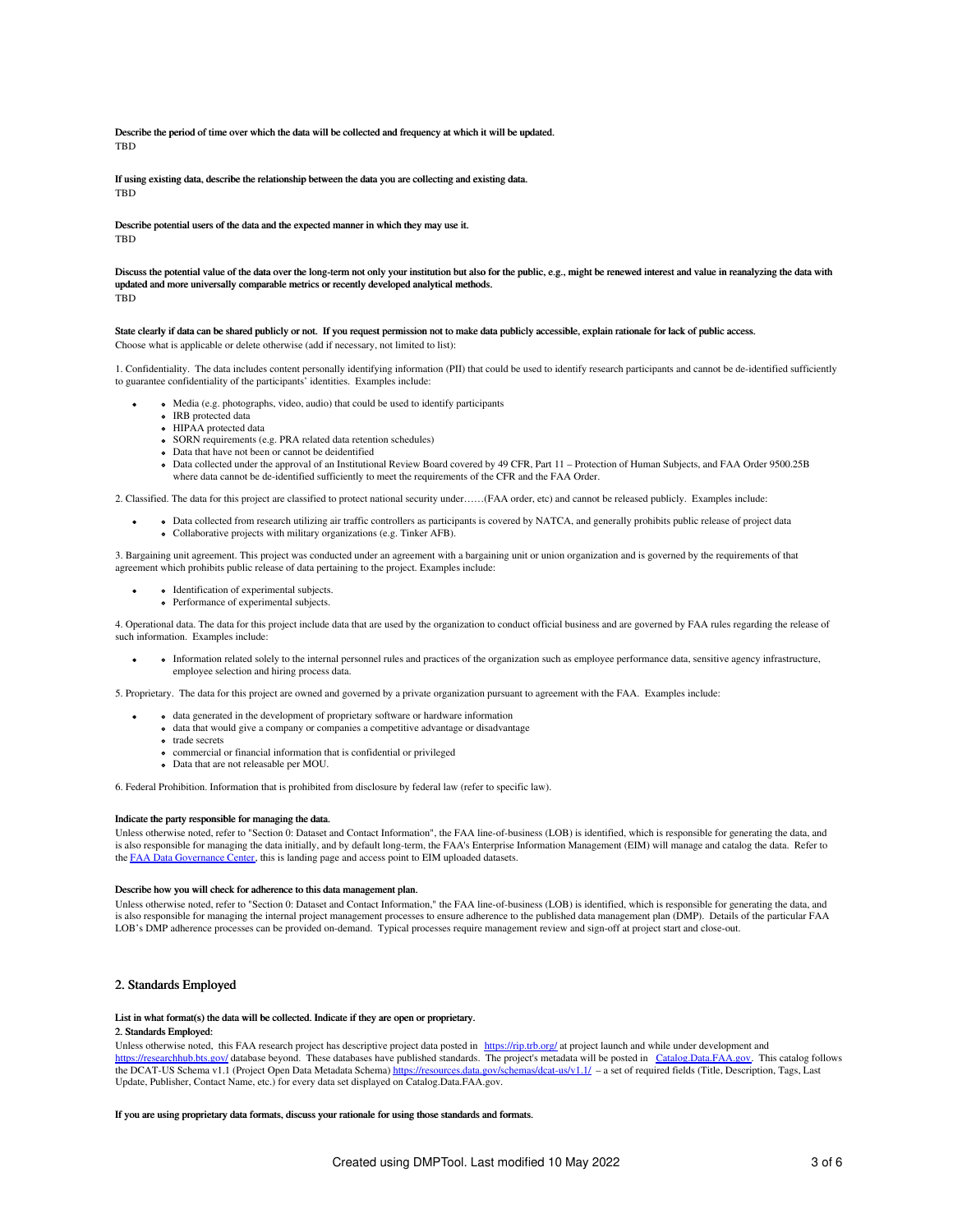#### Describe how versions of data be signified and/or controlled.

Unless otherwise noted, refer to "Section 0: Dataset and Contact Information", the FAA line-of-business (LOB) is identified, which is responsible for generating the data, and is also responsible for version control initially. Once uploaded by default upon project completion and long-term, the data is managed by FAA's Enterprise Information Management (EIM), which also applies configuration control on dataset versions. Refer to the FAA Data [Governance](https://dgc.eim.faa.gov/dashboard) Center. This is the internal FAA landing page and access point to EIM uploaded datasets and processes.

## If the file format(s) you are using is(are) not standard to your field, describe how you will document the alternative you are using.

Unless otherwise noted, this project's metadata will describe the data and formats whether open source or non-standard to the particular field domain of the research. if additional description is required for non-standard formats, the researcher will list references and/or definitions here.

#### List what documentation you will be creating in order to make the data understandable by other researchers.

Unless otherwise noted, this project's metadata will describe the data and formats and by default should be understandable by other researchers and on the FAA's Enterprise Information Management (EIM), which requires application of published standards like DCAT-US Schema v1.1 (Project Open Data Metadata Schema) <https://resources.data.gov/schemas/dcat-us/v1.1/> – a set of required fields (Title, Description, Tags, Last Update, Publisher, Contact Name, etc.). Most data sets use open standard and common formats (e.g., CSV, XML, JSON) and if not, described in this DMP.

### Indicate what metadata schema you are using to describe the data. If the metadata schema is not one standard for your field, discuss your rationale for using that scheme.

This project's metadata and associated data schema is posted with its data on the FAA's Enterprise Information Management (EIM), which requires application of published standards like DCAT-US Schema v1.1 (Project Open Data Metadata Schema) <https://resources.data.gov/schemas/dcat-us/v1.1/> – a set of required fields (Title, Description, Tags, Last Update, Publisher, Contact Name, etc.).

### Describe how will the metadata be managed and stored.

Unless otherwise noted, refer to "Section 0: Dataset and Contact Information", the FAA line-of-business (LOB) is identified, which is responsible for generating the data, and is also responsible for generating the metadata. Once uploaded by default upon project completion and long-term, the data and its associated metadata is managed by FAA's Enterprise Information Management (EIM). Refer to the FAA Data [Governance](https://dgc.eim.faa.gov/dashboard) Center. This is the internal FAA landing page and access point to EIM uploaded datasets and processes.

#### Indicate what tools or software is required to read or view the data.

Unless otherwise noted, open data formats are used as much as possible. If not possible, the researcher shall list proprietary data formats and associated tools and software required to read/view the data here. Citations to the required tools and software would be included.

#### Describe your quality control measures.

Refer to "Section 0: Dataset and Contact Information", the FAA line-of-business (LOB) identified is responsible for managing quality control standards in the data generation and initial creation of the associated metadata. Once uploaded by default upon project completion and long-term, the data and its associated metadata is managed by FAA's Enterprise Information Management (EIM). Refer to the FAA Data [Governance](https://dgc.eim.faa.gov/dashboard) Center. This is the internal FAA landing page and access point to EIM uploaded datasets and processes. Thus, all data uploaded to the EIM platform follows the quality control measures set forth in managing FAA datasets, where EIM states "FAA Data Stewards publish data thru the FAA Data Governance Center hosted and managed by the FAA Chief Data Office. Here the metadata is curated and validated for quality and accuracy. The FAA Data Steward enters metadata and verifies quality and accuracy before publishing to data.faa.gov.'

# 3. Access Policies

#### Describe what data will be publicly shared, how data files will be shared, and how others will access them.

Consistent with the previous two sections, "Section 1. Data Description" and "Section 2. Standards Employed," the default long term storage and access location for the data documented in this DMP is the FAA's Enterprise Information Management (EIM). Refer to the FAA Data [Governance](https://dgc.eim.faa.gov/dashboard) Center., which is the internal FAA landing page and access point to EIM uploaded datasets and processes.

#### Indicate whether the data contain private or confidential information. If so:

- Discuss how will you guard against disclosure of identities and/or confidential business information.
- List what processes you will follow to provide informed consent to participants.
- State the party responsible for protecting the data.

For this DMP's particular dataset, "Section 1. Data Description" Question #9 the researcher already delineated if the data was able to be publicly accessible or restricted and reason associated with the latter. Restricted data is identified upon upload to the FAA's Enterprise Information Management (EIM) and details of the protections in place are documented at the FAA Data [Governance](https://dgc.eim.faa.gov/dashboard) Center, which is the internal FAA landing page and access point to EIM uploaded datasets and processes.

#### If applicable, describe how you will deidentify your data before sharing. If not:

- Identify what restrictions on access and use you will place on the data.
- Discuss additional steps, if any you will use to protect privacy and confidentiality.

Unless otherwise noted, all concerns and mitigations associated with the need to deidentify fields in the data are addressed in the previous question.

# 4. Re-Use, Redistribution, and Derivative Products Policies

### Name who has the right to manage the data.

Unless otherwise noted, the data described in this DMP is generated and managed by the Federal Aviation Administration. The data are in the public domain, and may be re-

### **TRD**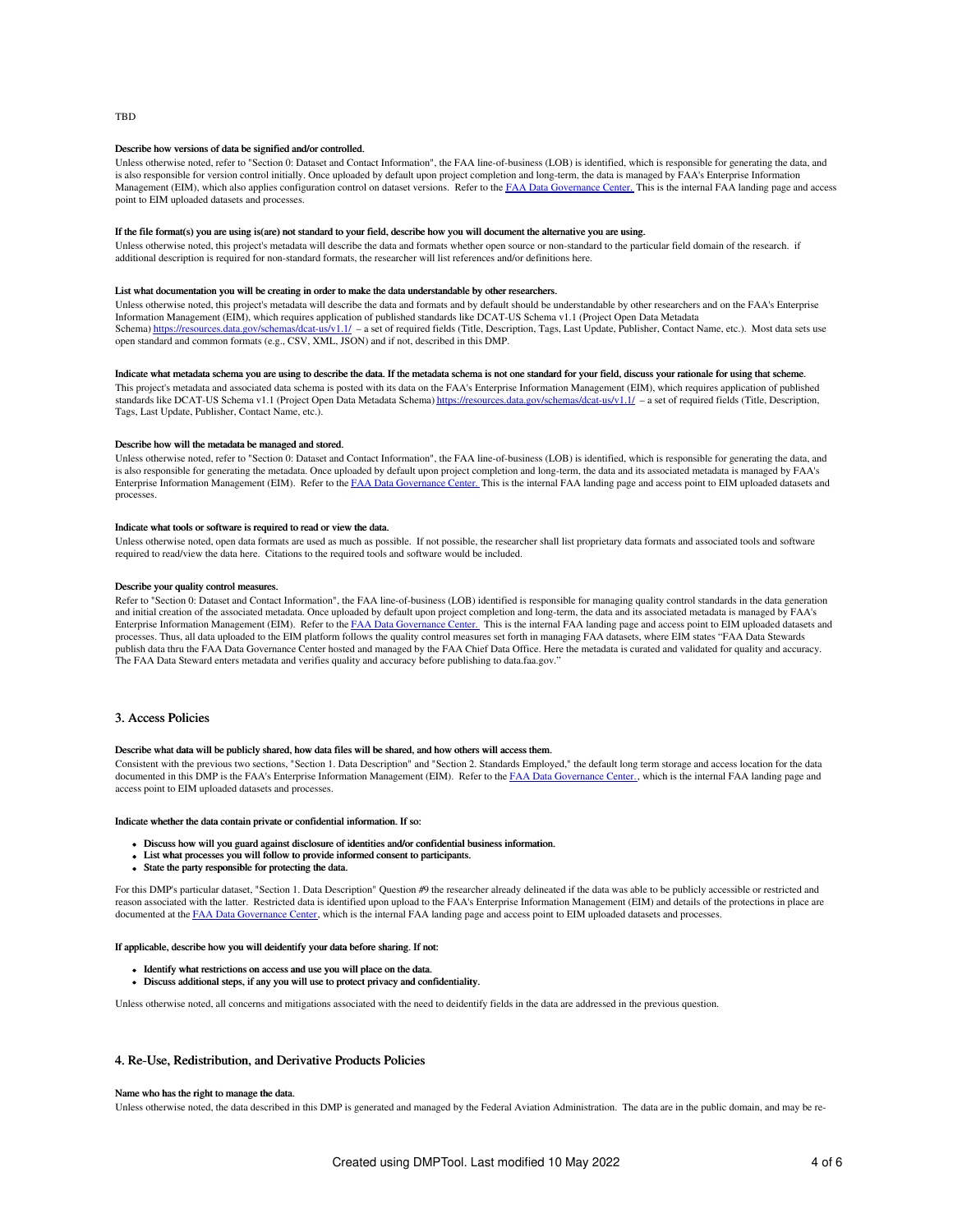used without restriction.

#### Indicate who holds the intellectual property rights to the data.

Unless otherwise noted (e.g., data is partially proprietary by an external entity, where intellectual property is shared), this data is required to be made available in open, machine-readable formats, while continuing to ensure privacy and security in accordance with the OPEN Government Data Act, which is Title II of the Foundations for Evidence-Based Policymaking Act.

#### List any copyrights to the data. If so, indicate who owns them.

Unless otherwise noted, there is no shared copyrights on the data described in this DMP.

#### Discuss any rights that are transferred to a data archive.

There are no rights transferred to the permanent archive or repository to accompany this dataset described in this DMP.

#### Describe how your data will be licensed for reuse, redistribution, and derivative products.

Unless otherwise noted, there is not a need for the data in this DMP to be licensed for reuse, redistribution, and/or its derivative products.

## 5. Archiving and Preservation Plans

#### Discuss how you intend to archive your data and where (include URL).

Unless otherwise noted, the data described in this DMP will be uploaded to the FAA's Enterprise Information Management (EIM) through the FAA Data [Governance](https://dgc.eim.faa.gov/dashboard) Center. This is the internal FAA landing page and access point to EIM uploaded datasets and processes. Here the metadata is curated and validated for quality and accuracy. The FAA Data Steward enters metadata and verifies quality and accuracy before publishing to data.faa.gov, which is the FAA's clearinghouse site for publicly available FAA data and managed and hosted by the FAA's, IT Shared Services organization - Chief Data Office, see <https://catalog.data.faa.gov/about> for more information.

#### Indicate the approximate time period between data collection and submission to the archive.

Data and all research products (e.g., reports) are expected to be submitted within the period-of-performance of the research, which is planned to conclude mm/dd/yyyy.

### Identify where data will be stored prior to being sent to an archive.

Unless otherwise noted, the permanent archive of the data described in this DMP shall be uploaded, stored, and managed permanently by the FAA's Enterprise Information Management (EIM) platform. However, until the upload upon completion of the project or at a convenient time before, the data will reside locally by the researcher. Refer to "Section 0: Dataset and Contact Information", the FAA line-of-business (LOB) is identified, which is responsible for generating the data, and is also responsible for managing the data initially.

#### Describe how back-up, disaster recovery, off-site data storage, and other redundant storage strategies will be used to ensure the data's security and integrity, initially and for the long-term.

Unless otherwise noted, the data described in this DMP shall be uploaded, stored, and managed permanently by the FAA's Enterprise Information Management (EIM) platform. This platform is managed and hosted by the FAA's, IT Shared Services organization - Chief Data Office and all back-up, disaster recovery, off-site data storage, and other redundant storage strategies are managed internally by this office and adhering to all FAA mission support policies. For more information and details on these processes, see FAA EIM [Platform](https://my.faa.gov/tools_resources/it_services_support/work_smarter/eim/eim_platform.html) or contact the FAA line-of-business (LOB) that is identified in "Section 0: Dataset and Contact Information," which is responsible for generating the data.

#### Describe how data will be protected from accidental or malicious modification or deletion prior to receipt by the archive.

Unless otherwise noted, the data described in this DMP will initially (prior to receipt into the FAA's Enterprise Information Management (EIM) platform) be generated and managed by the FAA line-of-business (LOB), identified in "Section 0: Dataset and Contact Information." The FAA LOB will maintain (3) copies of the data within protected and monitored FAA government servers, facilities, and cloud platforms.

#### Indicate how long the chosen archive will retain the data.

Unless otherwise noted, the long term storage of the data described in this DMP will persist indefinitely in the FAA's Enterprise Information Management (EIM) platform following standard government policies and best practices.

#### Indicate if the chosen archive employs, or allows for the recording of, persistent identifiers linked to the data.

Unless otherwise noted for the FAA researchers in this DMP, the persistent identifiers can only be linked to the Catalog.Data.faa.gov, which provides access to metadata. Access to the research data itself currently requires secure access, including a secure government credentialed sign-on, referred to as MyAccess. This is a role based security profile and intrusion detection monitoring policy to maintain a secure boundary for the EIM Platform that hosts the data.

#### Discuss how your chosen data repository meets the criteria outlined on the Guidelines for Evaluating Repositories for [Conformance](https://ntl.bts.gov/public-access/guidelines-evaluating-repositories) with the DOT Public Access Plan page.

Unless otherwise noted, the data described in this DMP shall be uploaded, stored, and managed permanently by the FAA's Enterprise Information Management (EIM) platform. The EIM Platform is an FAA-developed, cloud-based, big data platform that consists of two key items: (1) "Data Mall" – this is a large repository for FAA data. It is organized and catalogued for easy access, but safeguarded to preserve its integrity and protect data from unauthorized access. And (2) an "App Mall" – this is a collection of curated technologies and tools to enable FAA personnel to transform data into information. For more information, see FAA EIM [Platform](https://my.faa.gov/tools_resources/it_services_support/work_smarter/eim/eim_platform.html). The platform's DATA.FAA.GOV is the FAA's clearinghouse site for publicly available FAA data and managed and hosted by the FAA's, IT Shared Services organization - Chief Data Office. It is public gateway to the Enterprise Information Management (EIM) platform that is dedicated to managing data and information to improve efficiency, reduce costs, promote<br>transparency, and enable business insight across the FAA. Thus

# 6. Policies Affecting this Data Management Plan